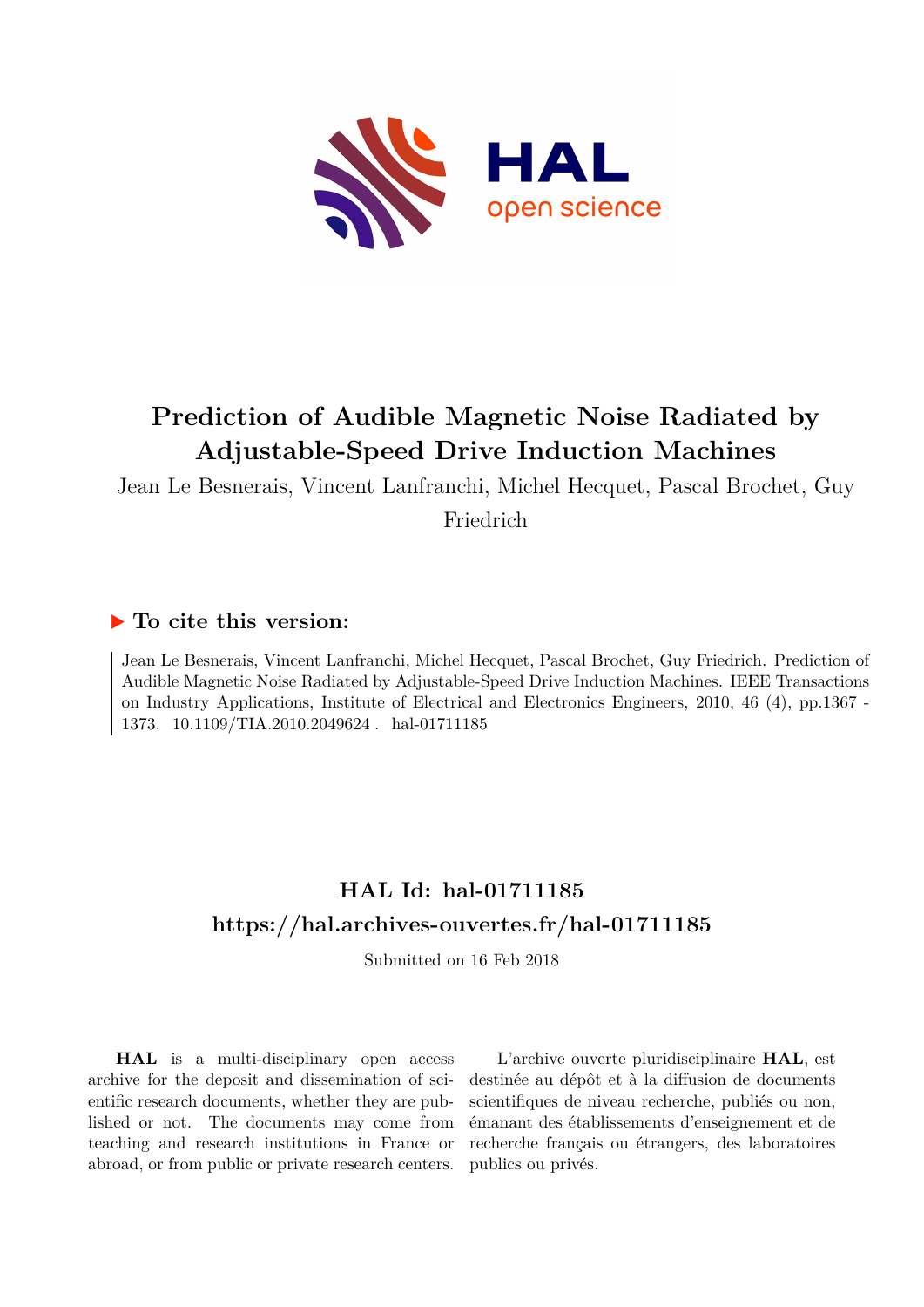# Prediction of audible magnetic noise radiated by adjustable speed drive induction machines

Jean Le Besnerais, Vincent Lanfranchi, Michel Hecquet, *Member, IEEE*, Pascal Brochet *Member, IEEE*, Guy Friedrich, *Senior Member, IEEE*.

*Abstract*—This paper presents a fully analytical model of the electromagnetic and vibro-acoustic behavior of variable-speed squirrel-cage induction machines. This model is integrated in a fast simulation tool that can be used to design motors with low magnetic noise level on their whole speed range.

Some simulation results at variable speed are favorably compared with experiments at both vibratory (spectrograms) and acoustic levels (sonagrams) on a 700 W laboratory motor and on an industrial 250 kW traction motor.

These extensive tests show that the model correctly predicts the main exciting forces, motor natural frequencies and resonances during adjustable-speed drive. The simulation tool, called DIVA, has been successfully applied to design a new low-noise ALSTOM motor.

#### **NOMENCLATURE**

| $B_q$            | Air-gap radial flux density                       |  |  |
|------------------|---------------------------------------------------|--|--|
| $D_{so}$         | Stator stack inner diameter                       |  |  |
| $E_s$            | Stator core young modulus                         |  |  |
| $f_{mm}$         | Magnetomotive force                               |  |  |
| $f_{max}$        | Maximum supply frequency                          |  |  |
| $f_n$            | $n$ -th circumferential mode natural frequency    |  |  |
| $f_R$            | Rotor mechanical frequency $(f_R = f_s(1 - s)/p)$ |  |  |
| $f_s$            | Fundamental stator supply frequency               |  |  |
| $h_f$            | Height of frame                                   |  |  |
| $h_{sy}$         | Stator height of yoke                             |  |  |
| $\boldsymbol{m}$ | Spatial order of a force harmonic                 |  |  |
| $\, n$           | $n$ -th stator circumferential mode               |  |  |
| $\mathcal{p}$    | Number of pole pairs                              |  |  |
| $q_s$            | Number of stator phases                           |  |  |
| $R_{si}$         | Stator stack inner radius                         |  |  |
| $R_{sy}$         | Stator yoke mean radius                           |  |  |
| $\boldsymbol{s}$ | Fundamental slip                                  |  |  |
| $Z_r$            | Number of rotor slots                             |  |  |
| $Z_s$            | Number of stator slots                            |  |  |
| Λ                | Air-gap permeance per unit area                   |  |  |
| $\mu_0$          | Air-gap magnetic permeability                     |  |  |

#### I. INTRODUCTION

Acoustic noise is a factor that is no longer neglected during design stage of electrical machines, as much for its impact on safety in industrial environments than for its impact on acoustic comfort in electrical transport systems. Noise can be classified in three main sources [1]: mechanical source (bearings, gearbox, etc), aerodynamic source (fan, ventilation ducts, etc) and magnetic source. Magnetic noise is defined as noise coming from vibrations due to magnetic forces which include Maxwell and magnetostrictive forces. It can dominate



Fig. 1. Normalized vibration level spectrum at  $f_s = 40$  Hz (top) and  $f_s = 75$  Hz (bottom) of laboratory motor, sinusoidal case.

the motor global noise level, especially at low and medium speed where fan noise is less important, and it can contain unpleasantly high tonalities that are penalized by IEC 60034- 9 norm. It is therefore important to be able to predict high magnetic noise levels in order to design low noise electrical machines.

Fig. I shows the vibration level recorded on an accelerometer sensor placed on the frame of a laboratory 700 W squirrelcage motor at two different speeds: the vibration level, which is mainly due to magnetic forces at frequencies greater than 500 Hz, strongly depends on the stator fundamental frequency  $f_s$ as a 30 dB increase is observed near 2400 Hz from  $f_s = 40$  Hz to 75 Hz. Indeed the distribution of magnetic forces along the air-gap can be represented by an infinite set of rotating force waves (harmonics [2] coming from the 2D Fourier transform of Maxwell radial forces) that can excite the stator structure natural frequencies [3]. As the speed of these traveling force waves is proportional to the stator fundamental frequency, some resonances can appear according to the motor speed value and its stator circumferential modes natural frequencies [4].

In this paper is presented a fully analytical model (DIVA) of the vibro-acoustic behavior of induction motors, taking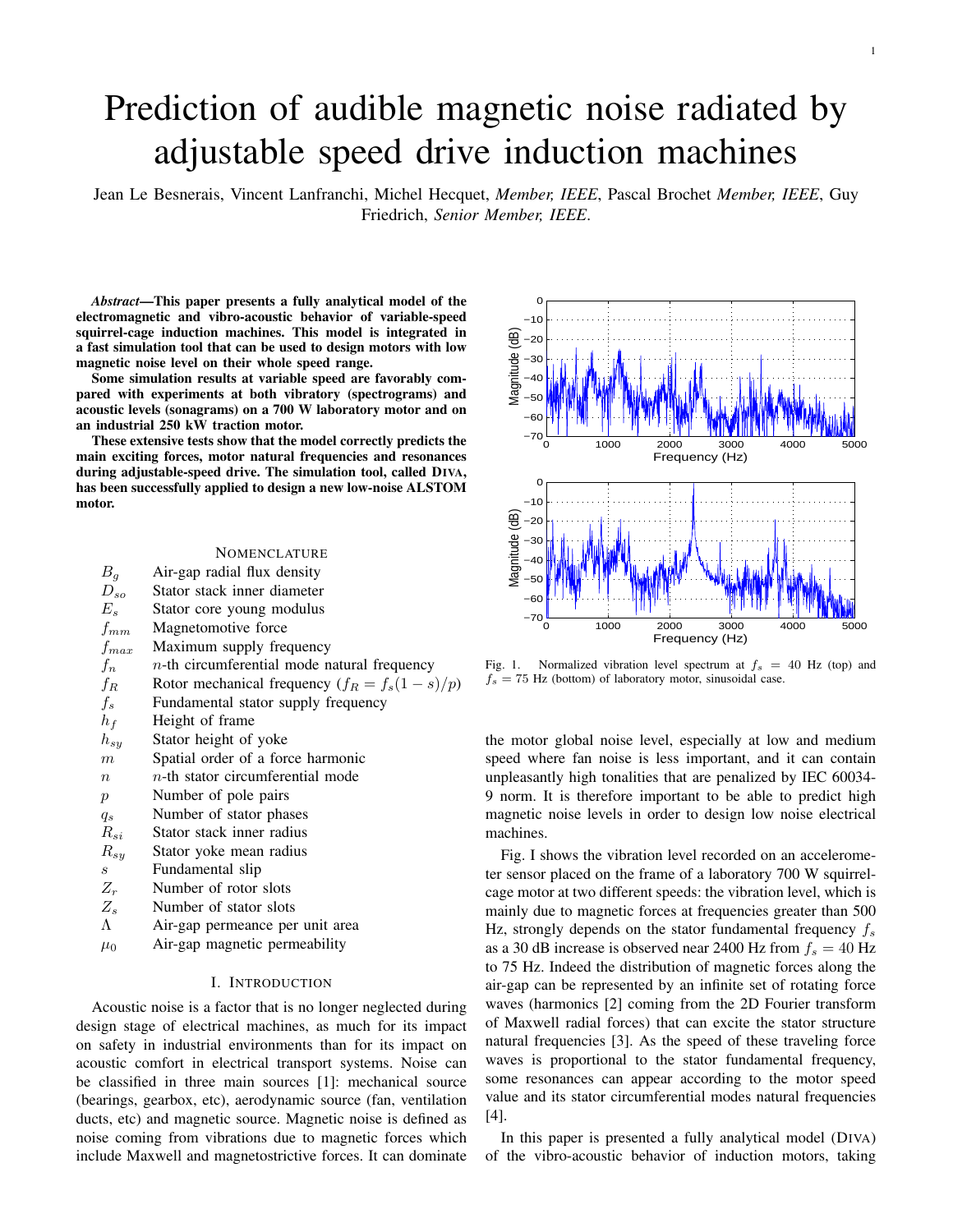into account the interaction between the exciting magnetic forces and the excited structure, and resonances that occur during accelerations and decelerations. This model is then validated on a wide power range (from 700 W to 250 kW) at both acoustic and vibratory levels, using the sonagram and spectrogram representations.

#### II. ELECTROMAGNETIC AND VIBRO-ACOUSTIC MODELING

The global effect of Maxwell forces on the stator can be brought to a Maxwell pressure distribution in the air-gap [5]. This pressure  $P_M$  is purely radial on stator teeth, it can be approximated by [6], [7], [8]

$$
P_M = B_g^2 / (2\mu_0) \tag{1}
$$

where  $B_q$  is the radial air-gap flux density. Assuming that the rotor is not skewed, and neglecting end-effects, this force distribution is independent of the motor axial direction. To determine the exciting forces, one must therefore compute the radial air-gap flux density. The analytical model DIVA is composed of an electromagnetic model that computes the airgap flux density, and a vibro-acoustic model that computes the resulting magnetic forces and their impact on vibration and noise.

#### *A. Electromagnetic model*

Radial air-gap flux density  $B_g$  can be decomposed as the product of permeance and magnetomotive force (mmf) following

$$
B_g(t, \alpha_s) = \Lambda(t, \alpha_s) f_{mm}(t, \alpha_s)
$$
 (2)

where  $\alpha_s$  is the angular position in the stator steady frame,  $\Lambda = \mu_0/g_e$  is the air-gap permeance per unit area,  $g_e$ being the effective air-gap magnetic width,  $\mu_0$  the air-gap magnetic permeability and  $f_{mm}$  is the total magnetomotive force. Applying the Ampere's law to an appropriate path, one can show [9] that

$$
f_{mm}(t, \alpha_s) = \underbrace{\sum_{q=1}^{q_s} i_q^s(t) N_q^s(\alpha_s)}_{f_{mm}^s} + \underbrace{\sum_{b=1}^{Z_r} i_b^r(t) N_b^r(t, \alpha_s)}_{f_{mm}^r}
$$
 (3)

where  $N_q^s$  is the 2-D turns function or winding distribution function associated to the stator q-th phase with current  $i_q^s$ , and  $N_b^r$  is the turns function associated to the rotor b-th bar with current  $i_b^r$ . This turn function can be easily found from the winding pattern of the motor [10], [11].

The simulated distribution of stator and rotor mmf, permance and flux density are displayed in Fig. 2 on a 250 kW ALSTOM motor.



Fig. 2. Maxwell pressure, stator and rotor magnetomotive forces, and permeance distributions (industrial motor).



Fig. 3. Illustration of the electromagnetic force decomposition in several sinusoidal force waves (spatial orders 0, 2 and 4). The magnitude, velocity, propagation direction of these elementary force waves are given by the 2D Fourier series of the air-gap electromagnetic pressure distribution.

#### *B. Vibro-acoustic model*

The magnetic pressure  $B_g^2/(2\mu 0)$  is first decomposed in 2D Fourier series to obtain a set of sinusoidal force waves of complex magnitude  $P_{m\omega}$ , spatial order m and pulsation  $\omega$  (see Fig. 3).

The static displacements under each sinusoidal load are then computed by modeling the stator structure as an equivalent ring. Static displacement associated to order 0 is [8]

$$
Y_{0\omega}^s = P_{0\omega} \frac{R_{sy} R_{si}}{E_s h_{sy}}
$$
(4)

For orders  $m \geq 2$ , static deflections are expressed as

$$
Y_{m\omega}^{s} = P_{m\omega} \frac{12R_{si}R_{sy}^{3}}{E_{s}h_{sy}^{3}(m^{2}-1)^{2}}
$$
 (5)

If we compare the static displacements of order  $m > 1$  to the zero-th order one, we get

$$
\frac{Y_{m\omega}^{s}}{Y_{0\omega}^{s}} \propto \frac{P_{m\omega}}{P_{0\omega}} \frac{1}{(m^{2}-1)^{2}} \frac{R_{sy}^{2}}{h_{sy}^{2}} \tag{6}
$$

The ratio  $R_{syl}/h_{syl}$  therefore sizes the ability of the motor to generate high displacements of order  $m > 1$ . Moreover, the higher is the spatial order, the lower is the displacement. This ratio has been plotted for different orders in Fig. 4.

Once static displacements are determined, one must compute dynamic displacement due to exciting forces. This can be done as a first approximation using a second order filter: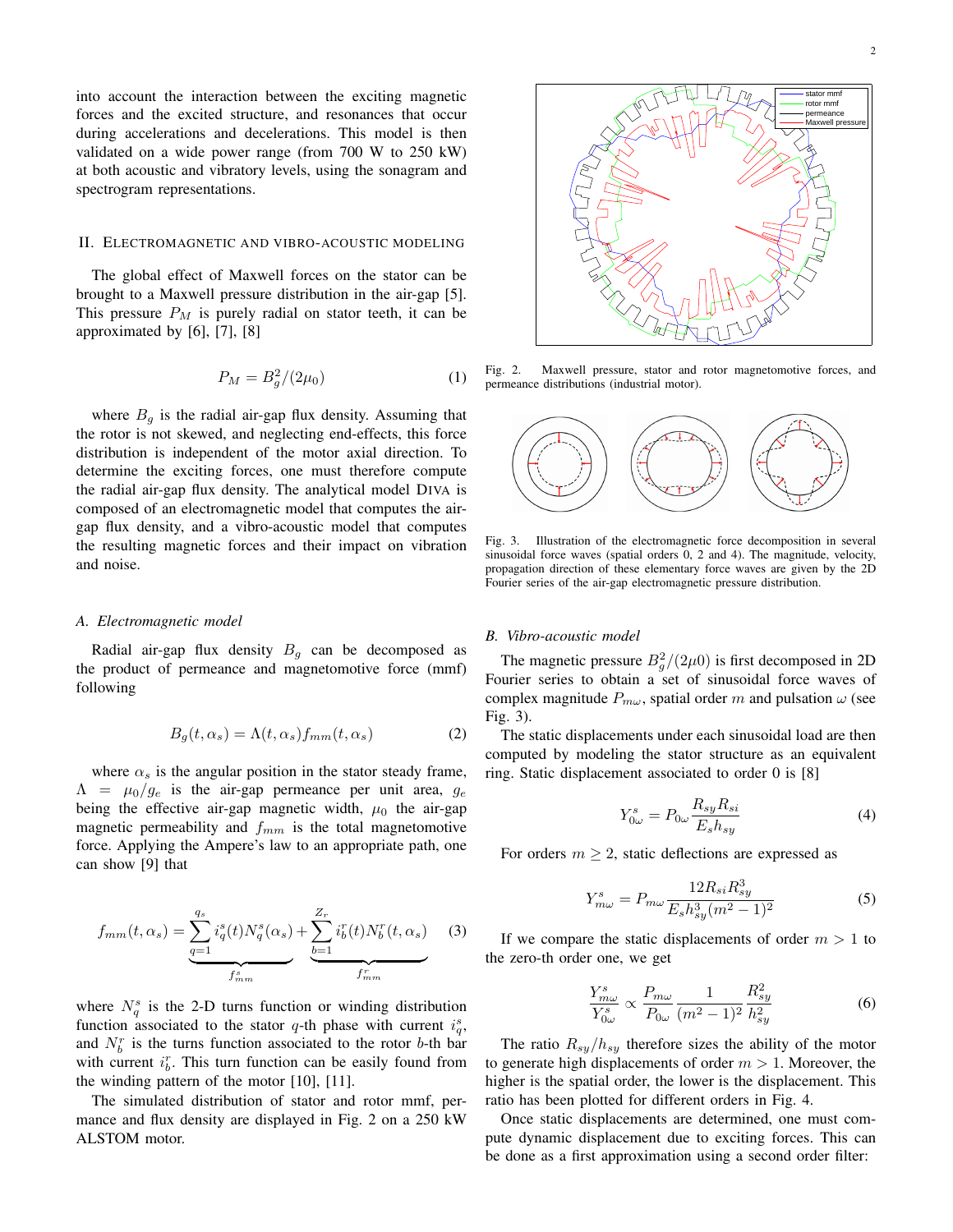

Fig. 4. Relative static displacement in function of  $R_{sy}/h_{sy}$  ratio for several modes. Doubling the relative static displacement increases the sound power level at resonance of  $10 \log_{10}(2^2) \approx 6$  dB.

$$
Y_{m\omega}^{d} = Y_{m\omega}^{s} \left[ \left( 1 - f^{2} / f_{m}^{2} \right)^{2} + 4\xi_{m}^{2} f^{2} / f_{m}^{2} \right]^{-1/2} \tag{7}
$$

where  $f_m$  is the m-th stator circumferential mode natural frequency, and  $\xi_m$  is the corresponding modal damping coefficient that can be computed using the experimental law established by [12].

These dynamic displacements generate radial velocity vibration waves of magnitude  $\omega Y_{m\omega}^d$ . From the knowledge of these waves, the global vibration level can be determined [11], as well the global sound power level through a radiation efficiency model [13].

The stator circumferential modes natural frequencies are also computed by assimilating the stator to an equivalent ring [14]. The breathing mode natural frequency  $f_0$  is given by

$$
f_0 = \frac{1}{2\pi a} \sqrt{\frac{E_s}{K_{fs}\Delta_m \rho_s}}
$$
(8)

where  $a = (D_{so} + h_f - h_{sy})/2$  is the stator mean radius taking into account the frame width  $h_f$ ,  $K_{fs}$  is the stator stacking factor,  $\rho_s$  the stator stack mass density, and  $\Delta_m$  is the mass increase due to winding and teeth:

$$
\Delta_m = 1 + \frac{W_{st} + W_{sw}}{W_f + W_{sy}} \tag{9}
$$

where  $W_{st}$ ,  $W_{sw}$ ,  $W_f$  and  $W_{sy}$  respectively stand for the mass of stator teeth, winding, frame and yoke.

For modes  $m > 1$ ,  $f_m$  is computed as

$$
f_m = K_m f_0 \frac{h}{2\sqrt{3}a} \frac{m(m^2 - 1)}{\sqrt{m^2 + 1}}
$$
 (10)

where  $h = h_{sy} + h_f$ , and  $K_m$  is a corrective coefficient whose expression can be found in [14], [15], [16].



Fig. 5. FEM and analytical radial flux density distribution along the air-gap (top) and in function of time (bottom) (sinusoidal no-load case).

#### III. VALIDATIONS

#### *A. Electromagnetic model*

The electromagnetic model has been validated by comparing some finite element method (FEM) simulations with FLUX2D software with the analytical model simulations. As an example, Fig. 5 shows the validation on the air-gap radial flux density distribution in time and space on the 250 kW industrial motor.

#### *B. Vibro-acoustic model*

*1) Natural frequencies:* The natural frequencies of the stator of the 250 kW industrial motor (see Fig. 6) have been validated by Experimental Modal Analysis (using an external exciting force, a hammer) and FEM [17] (see Table I). Only the even circumferential modes have been considered because on that industrial motor, stator and rotor slots numbers are both even, generating only even spatial orders in the Maxwell exciting force harmonics for symmetry reasons.

Some validations with FEM, Experimental Modal Analysis and Operational Modal Analysis (using the internal exciting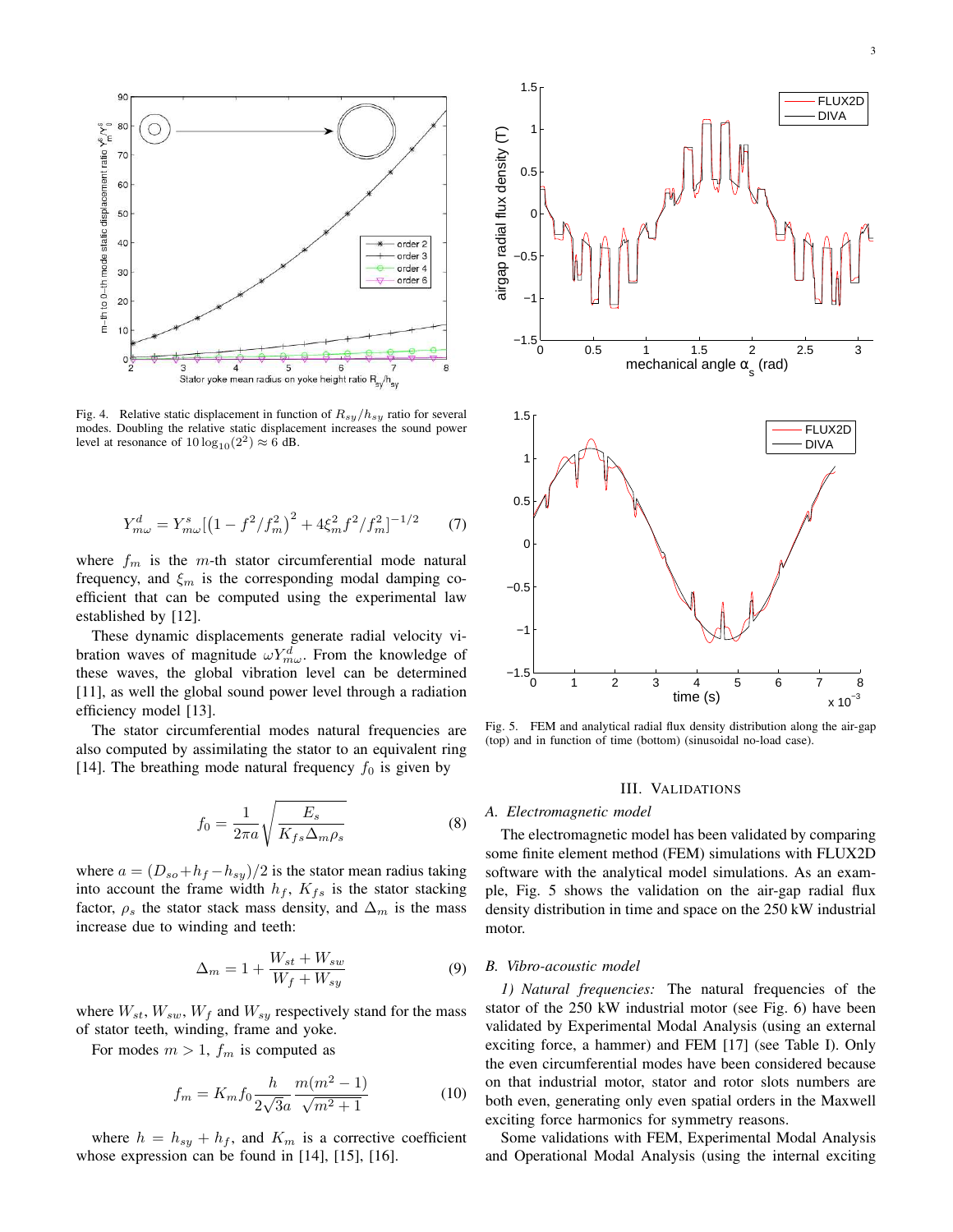

Fig. 6. Stator of industrial motor for Experimental Modal Analysis.



Fig. 7. Laboratory 700 W motor test-bench.



Fig. 8. Deflection shapes of some stator circumferential modes of the laboratory motor ( $m = 0$ : breathing mode, $m = 2$ : elliptical mode,  $m = 3$ : 3-order elliptical mode,  $m = 4$ : 4-order elliptical mode).

| 3453(2.5)<br>3642<br>3283(1.5)                 |  |
|------------------------------------------------|--|
| $616(2.16) + 731(2.22)$<br>719(1.3)<br>699     |  |
| $3106(0.96) + 3383(0.88)$<br>3493(2.5)<br>3200 |  |

TABLE I STATOR NATURAL FREQUENCIES COMPUTATION (HZ) AND DAMPING COEFFICIENT (IN PARENTHESIS, IN %) OF INDUSTRIAL MOTOR USING DIVA AND FEM (ANSYS).

| m | 2-D FEM | <b>EMA</b> | <b>DIVA</b> | <b>OMA</b> |
|---|---------|------------|-------------|------------|
| 0 | 14656   | OR.        | 14860       | 14400      |
|   | X       | 1200       | 1273        | 1234       |
| 2 | 2364    | 2400       | 2485        | 2345       |
| 3 | 6473    | 6100       | 6415        | 6370       |
|   | 11898   | 11700      | 12065       | 11790      |

TABLE II STATOR NATURAL FREQUENCIES COMPUTATION (HZ) OF LABORATORY MOTOR USING DIFFERENT METHODS (OR: OUT OF RANGE, X : UNDEFINITE).

forces of the motor, i.e. magnetic forces) have been also carried on the small 700 W laboratory motor represented in Fig. 7.



Fig. 9. Simulated (top) and experimental (bottom) acceleration spectrogram in sinusoidal case (laboratory motor,  $f_s$ =12 to 60 Hz). An uncertainty exists on the experimental supply frequency as no tachometer probe could be used.

Results are displayed in Table II. The deflection shapes of the stator modes measured during the OMA are presented in Fig. 8. A mesh of accelerator sensors is used to determine deflection shapes (mode order and frequency) in three dimensions. This experimention does not show significative influence of axial behavior. Frequencies obtained by three dimensions OMA are closed  $(\pm 5percent)$  to two dimensions theoretical predictions. In that case, odd circumferential modes have been considered as the laboratory motor has some odd numbers of rotor and stator slots [11].

*2) Vibration and sound power level:* Some acceleration measurements have been done on laboratory motor at variable speed. In that case, measured acceleration spectra at each speed are compiled in a figure called a spectrogram. In a spectrogram (or a sonagram if sound is recorded), time or motor speed (which are generally proportional to the supply frequency) are reported in ordinates, frequencies are reported in abscissa, and the sound or vibration level is indicated with a color gradient. These spectrogram are run at constant flux in order to keep a constant magnetic excitation during starting phase.

Spectrogram Fig. 9, run from 12 to 60 Hz, presents the comparison between measured and simulated vibration spectrogram on the (low noise when sinus fed) 700 W laboratory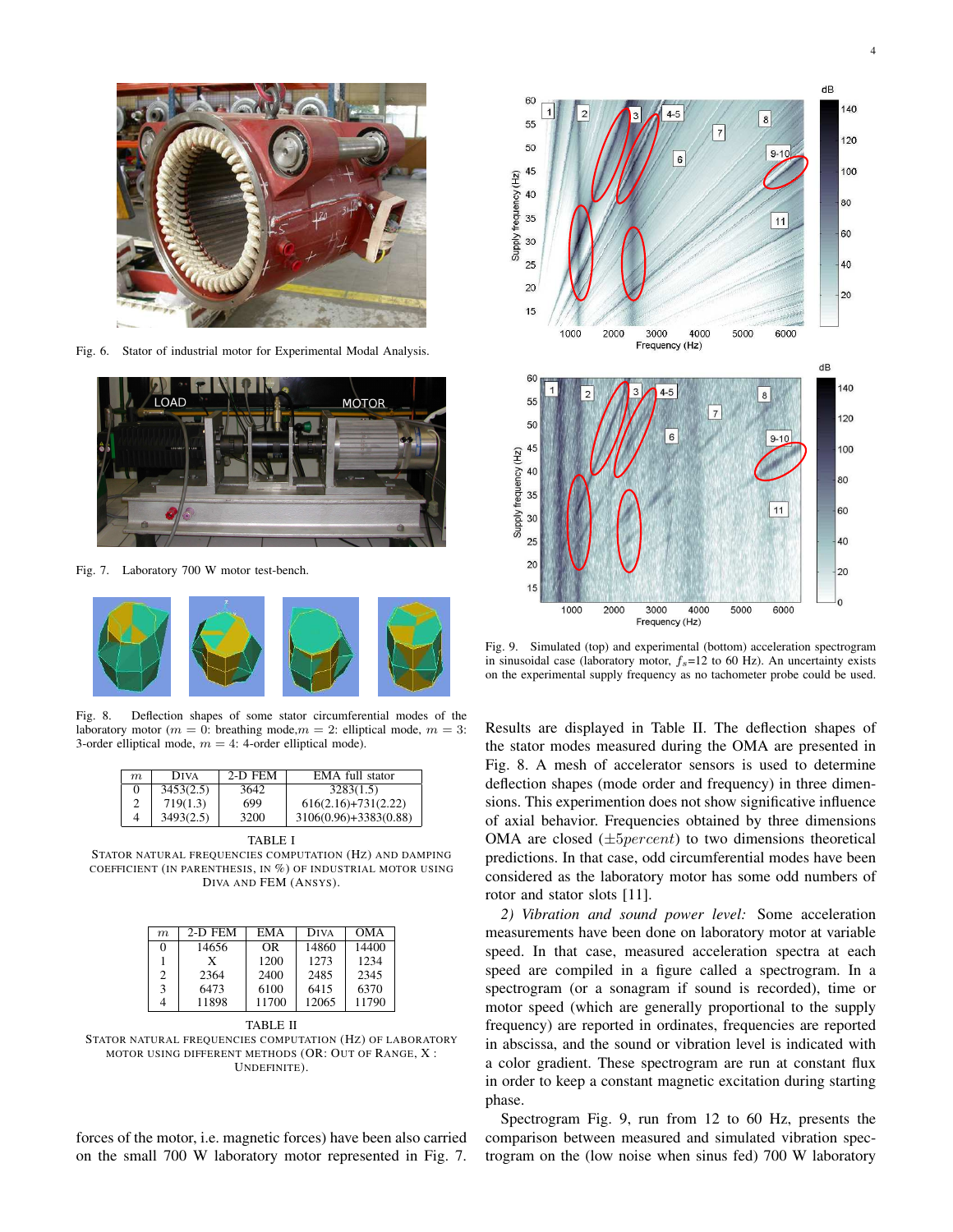motor. We can see that in the lowest part of the spectrum, a high difference exists between DIVA and tests: it is mainly due to mechanical vibrations that are not modeled in DIVA. At higher frequencies ( $\geq$  500 Hz), simulation predicts favorably the main vibrations (surrounded) as compared to experimentation. The parts that are amplified independently of motor speed (vertical lines) stand for the motor natural frequencies. We can see that in DIVA spectrogram, the mode 2 natural frequency around 2400 Hz is more amplified than in tests. However, the experimental response of a given natural frequency on a spectrogram highly depends on the position of the accelerometer (nodes or anti-nodes of the mode): the simulation gives an acceleration spectrum averaged over the stator circumference, whereas experiments give an acceleration spectrum on a particular point. In both figures, we can see that the main magnetic vibration lines are well predicted by DIVA. The origin and the expressions of all these vibration lines (winding, slotting and saturation harmonics) is detailed in [18], [19]. Frequencies and spatial orders of main vibrations are presented in Table III.

| nb. | Frequency $f$         | Spatial order $m$ |
|-----|-----------------------|-------------------|
|     | $f_s(Z_r(1-s)/p+2)$   | $-2$              |
| 2   | $f_s(2Z_r/p-2)$       | $-1$              |
| 3   | $f_s(4Z_r(1-s)/p-2)$  | $-1$              |
| 4   | $f_s(5Z_r(1-s)/p)$    | $-3$              |
| 5   | $f_s(5Z_r(1-s)/p+2)$  |                   |
| 6   | $f_s(8Z_r(1-s)/p-2)$  |                   |
| 7   | $f_s(9Z_r(1-s)/p)$    |                   |
| 8   | $f_s(10Z_r(1-s)/p+2)$ | $-2$              |
| 9   | $f_s(13Z_r(1-s)/p-2)$ | $-1$              |
| 10  | $f_s(13Z_r(1-s)/p)$   |                   |
| 11  | $f_s(18Z_r(1-s)/p)$   |                   |

TABLE III CHARACTERISATION OF MOTOR M1 ( $Z_s = 27$ ,  $Z_r = 21$ ,  $p = 2$ ) pure SLOTTING VIBRATION LINES.

After reliable prediction of vibrations on low noise laboratory motor, validations must be extended to noise on industrial motor. Fig. 10 shows an experimental and simulated sonagram of the 250 kW industrial motor run from 0 to 200 Hz. Note that although the colorbars are the same, the scales are different as the experimental sonagram has a minimum ambient noise of 50 dB, whereas simulated sonagram starts from 0 dB. The main natural frequencies (vertical line) near 720 Hz, which corresponds to the stator elliptical mode (cf. Table I), and the main magnetic lines (depending on supply frequency) are correctly predicted by DIVA. Major source of noise caused by coincidence of magnetic lines and mechanical resonance (near 50 Hz supply frequencies) is also well predicted (surrounded). The origin and the expressions of all these acoustic lines are detailed in [18], [20].

#### IV. APPLICATION

On the ground of this simulation tool, a new 250 kW ALSTOM motor has been built by changing the rotor design: the numbers of rotor slots has been chosen to avoid resonances due to slotting harmonics [4] and saturation harmonics [21], and the rotor slot opening width has been fixed to reduce some



Fig. 10. Simulated (top) and experimental (bottom) sonagram on motor in sinusoidal no-load case. Note that experimental sonagram ordinates is time in seconds, as no tachometer probe was available, whereas simulated sonagram ordinates is  $f_s$  in Hz.



Fig. 11. New rotor of the industrial 250 kW motor.